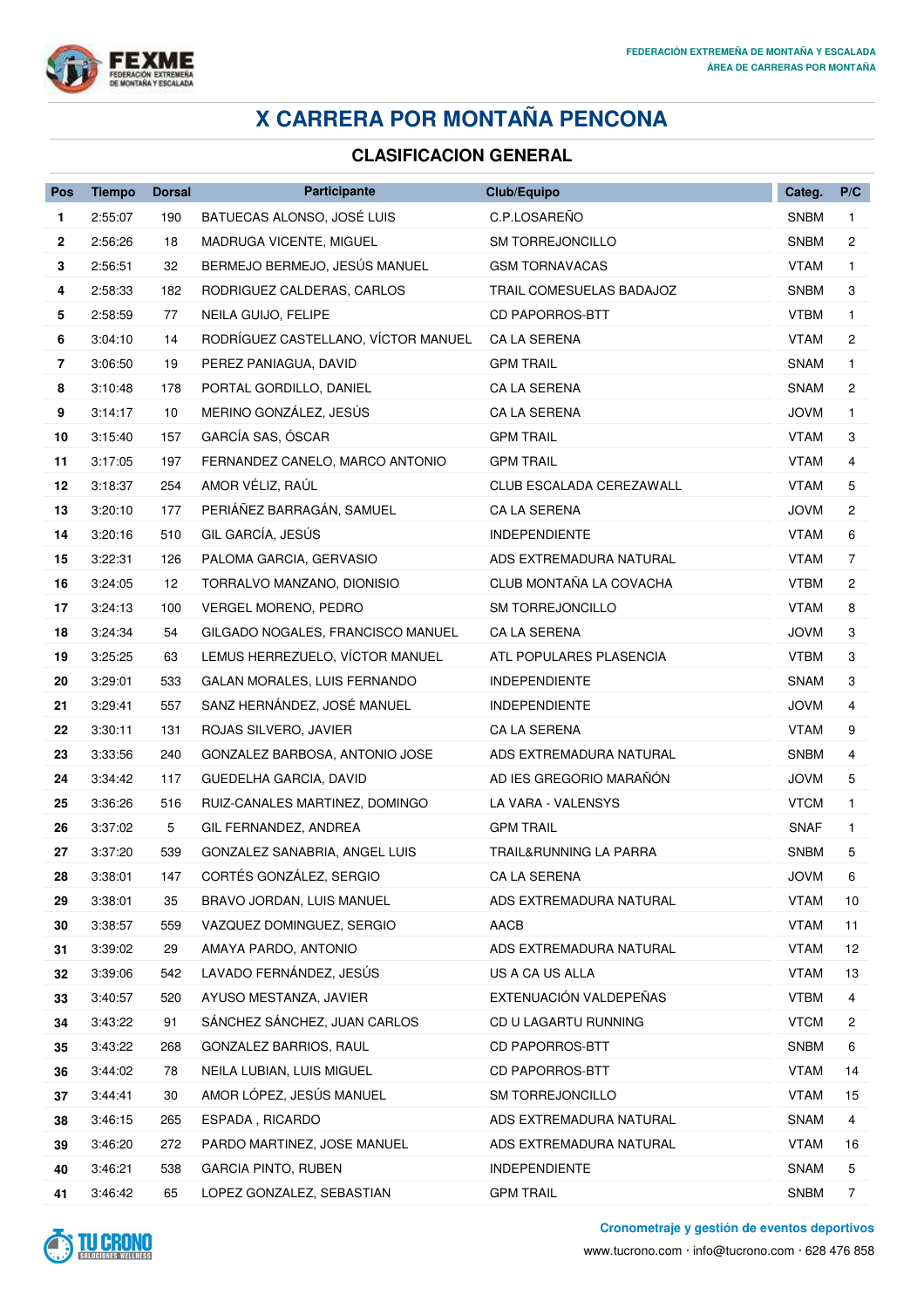| 42 | 3:48:39 | 541            | JARAMILLO RODRIGUEZ, JUAN ANTONIO | <b>INDEPENDIENTE</b>              | <b>SNBM</b> | 8              |
|----|---------|----------------|-----------------------------------|-----------------------------------|-------------|----------------|
| 43 | 3:48:59 | 69             | MÉNDEZ RUBIO, PACO                | TRAIL COMESUELAS BADAJOZ          | <b>SNAM</b> | 6              |
| 44 | 3:49:10 | 545            | MARAVER, VICTOR                   | <b>INDEPENDIENTE</b>              | <b>SNAM</b> | 7              |
| 45 | 3:50:08 | 271            | ORTEGA, RICARDO                   | <b>GPM TRAIL</b>                  | <b>SNAM</b> | 8              |
| 46 | 3:52:03 | 225            | HIGUERAS MARTÍNEZ, DAVID          | <b>INDEPENDIENTE</b>              | <b>VTAM</b> | 17             |
| 47 | 3:53:34 | 133            | ALONSO DOMÍNGUEZ, JAIRO           | <b>GPM TRAIL</b>                  | <b>SNAM</b> | 9              |
| 48 | 3:53:46 | 140            | <b>BAZ ARIAS, CASIMIRO</b>        | <b>CLUB TRAIL KABRAS</b>          | <b>VTBM</b> | 5              |
| 49 | 3:53:51 | $\overline{4}$ | JARRÍN GARCÍA, MARI LUZ           | <b>GPM TRAIL</b>                  | <b>VTAF</b> | $\mathbf{1}$   |
| 50 | 3:53:55 | 535            | GARCÍA GÓMEZ, MIGUEL ÁNGEL        | <b>INDEPENDIENTE</b>              | <b>SNBM</b> | 9              |
| 51 | 3:54:34 | 507            | DE UÑA JIMENO, DAVID              | VIAFARMA C. DENTAL CIFUENTES      | <b>VTAM</b> | 18             |
| 52 | 3:55:16 | 502            | BATRES ALVAREZ, MIGUEL            | RUNNERS DE PUEBLO                 | <b>SNAM</b> | 10             |
| 53 | 3:55:55 | 13             | PÉREZ CANDELARIO, JOSÉ MARÍA      | CD U LAGARTU RUNNING              | <b>SNBM</b> | 10             |
| 54 | 3:56:06 | 508            | FERNÁNDEZ DE LA ROSA, DAVID       | RUNNERS DE PUEBLO                 | <b>VTAM</b> | 19             |
| 55 | 3:56:24 | 270            | MCGREGOR, ALEXANDER               | TRAIL COMESUELAS BADAJOZ          | <b>SNBM</b> | 11             |
| 56 | 3:58:33 | 213            | LUENGO ORTIZ, JOSE ANTONIO        | <b>SM TORREJONCILLO</b>           | <b>SNAM</b> | 11             |
| 57 | 4:00:21 | 215            | SANCHEZ CARRASCO, JUAN CARLOS     | CD U LAGARTU RUNNNING             | <b>VTAM</b> | 20             |
| 58 | 4:00:43 | 97             | SUÁREZ FERNÁNDEZ, DAVID           | TRAIL COMESUELAS BADAJOZ          | <b>VTAM</b> | 21             |
| 59 | 4:01:17 | 220            | ORDUÑEZ AMIGO, JAVIER             | SM TORREJONCILLO                  | <b>VTAM</b> | 22             |
| 60 | 4:01:19 | 515            | RODRIGUEZ RODRIGUEZ, ENRIQUE      | RUNNERS DE PUEBLO                 | <b>SNBM</b> | 12             |
| 61 | 4:01:25 | 149            | DÍAZ ALÍAS, JOSE MARÍA            | <b>CA TRUJILLO</b>                | <b>VTBM</b> | 6              |
| 62 | 4:02:58 | 524            | CALVO JIMÉNEZ, JUAN CARLOS        | <b>INDEPENDIENTE</b>              | <b>VTAM</b> | 23             |
| 63 | 4:03:06 | 512            | HIDALGO VASCO, JAVIER             | TODOVERTICAL                      | <b>VTBM</b> | 7              |
| 64 | 4:03:15 | 540            | <b>GUTIERREZ NIETO, LUIS</b>      | TRAIL&RUNNING LA PARRA            | VTBM        | 8              |
| 65 | 4:04:11 | 505            | CORRALES GARCÍA, DAVINIA          | <b>BICHA TRAIL &amp; MOUNTAIN</b> | <b>SNAF</b> | $\overline{c}$ |
| 66 | 4:04:33 | 273            | SALGUERO, LUIS VENANCIO           | PASITO A PASITO DE CALAMONTE      | <b>VTBM</b> | 9              |
| 67 | 4:05:46 | 45             | DELLANO GINÉS, ÁLVARO             | CRAZYRUNNERS CÁCERES              | <b>SNBM</b> | 13             |
| 68 | 4:05:46 | 181            | RIVAS MORENO, ISMAEL              | CD U LAGARTU RUNNING              | <b>SNBM</b> | 14             |
| 69 | 4:06:37 | 554            | ROMÁN GARCÍA, RICARDO             | <b>INDEPENDIENTE</b>              | <b>SNAM</b> | 12             |
| 70 | 4:06:46 | 3              | GALLARDO GONZÁLEZ, ELENA          | CD U LAGARTU RUNNING              | <b>SNBF</b> | $\mathbf{1}$   |
| 71 | 4:08:21 | 224            | SOLER OLLERO, ESTEBAN             | <b>GPM TRAIL</b>                  | <b>VTBM</b> | 10             |
| 72 | 4:12:11 | 501            | ALONSO PIÑERO, DANI               | MADTEAM                           | <b>SNBM</b> | 15             |
| 73 | 4:12:19 | 522            | CABALLERO RUIZ, JUAN CARLOS       | <b>CLUB TRIATLON MERIDA</b>       | <b>SNBM</b> | 16             |
| 74 | 4:13:46 | 513            | MARTINEZ LURUEÑA, ABRAHAM SILVIO  | RUNNERS DE PUEBLO                 | <b>SNBM</b> | 17             |
| 75 | 4:15:16 | 128            | PENCO ROBLEDO, CARMEN             | CA LA SERENA                      | <b>SNBF</b> | $\overline{c}$ |
| 76 | 4:15:45 | 180            | REY MARTIN, VICTOR                | <b>CLUB TRAIL KABRAS</b>          | <b>VTCM</b> | 3              |
| 77 | 4:16:32 | 519            | ATIENZA VERA, MANUEL              | <b>ALANIS</b>                     | <b>VTCM</b> | 4              |
| 78 | 4:16:57 | 531            | FONTANET CORREDERA, JUAN ANTONIO  | MUERTE Y DESTRUCCION              | <b>SNBM</b> | 18             |
| 79 | 4:17:37 | 518            | ANDUJAR DURÁN, JUAN PEDRO         | <b>INDEPENDIENTE</b>              | <b>VTAM</b> | 24             |
| 80 | 4:18:00 | 28             | ALVAREZ HORRILLO, JOSE ANTONIO    | <b>INDEPENDIENTE</b>              | <b>VTAM</b> | 25             |
| 81 | 4:18:40 | 239            | DIAZ VILLAR, FRANCISCO JAVIER     | TRAIL COMESUELAS BADAJOZ          | <b>VTBM</b> | 11             |
| 82 | 4:19:51 | 228            | <b>CRESPO MAHILLO, JAVIER</b>     | CD U LAGARTU RUNNING              | <b>VTAM</b> | 26             |
| 83 | 4:23:12 | 503            | BLAZQUEZ PALMA, JESUS MIGUEL      | RUNNERS DE PUEBLO                 | SNAM        | 13             |
| 84 | 4:23:38 | 122            | LOPEZ OLIVERA, JOSE ENRIQUE       | <b>GPM TRAIL</b>                  | <b>SNBM</b> | 19             |
| 85 | 4:23:39 | 548            | MARTINEZ MARTINEZ, JOSE CARLOS    | FISIOTERAPIA ATHENEA              | <b>VTAM</b> | 27             |
| 86 | 4:25:08 | 209            | HERNÁNDEZ CASERO, ANTONIO         | SM C.P. VALCORCHERO               | <b>VTCM</b> | 5              |
| 87 | 4:25:18 | 191            | FERNANDEZ TORRES, FRANCISCO       | <b>INDEPENDIENTE</b>              | <b>VTBM</b> | 12             |
| 88 | 4:25:51 | 523            | CALDERON MORENO, JULIO            | <b>INDEPENDIENTE</b>              | <b>VTAM</b> | 28             |